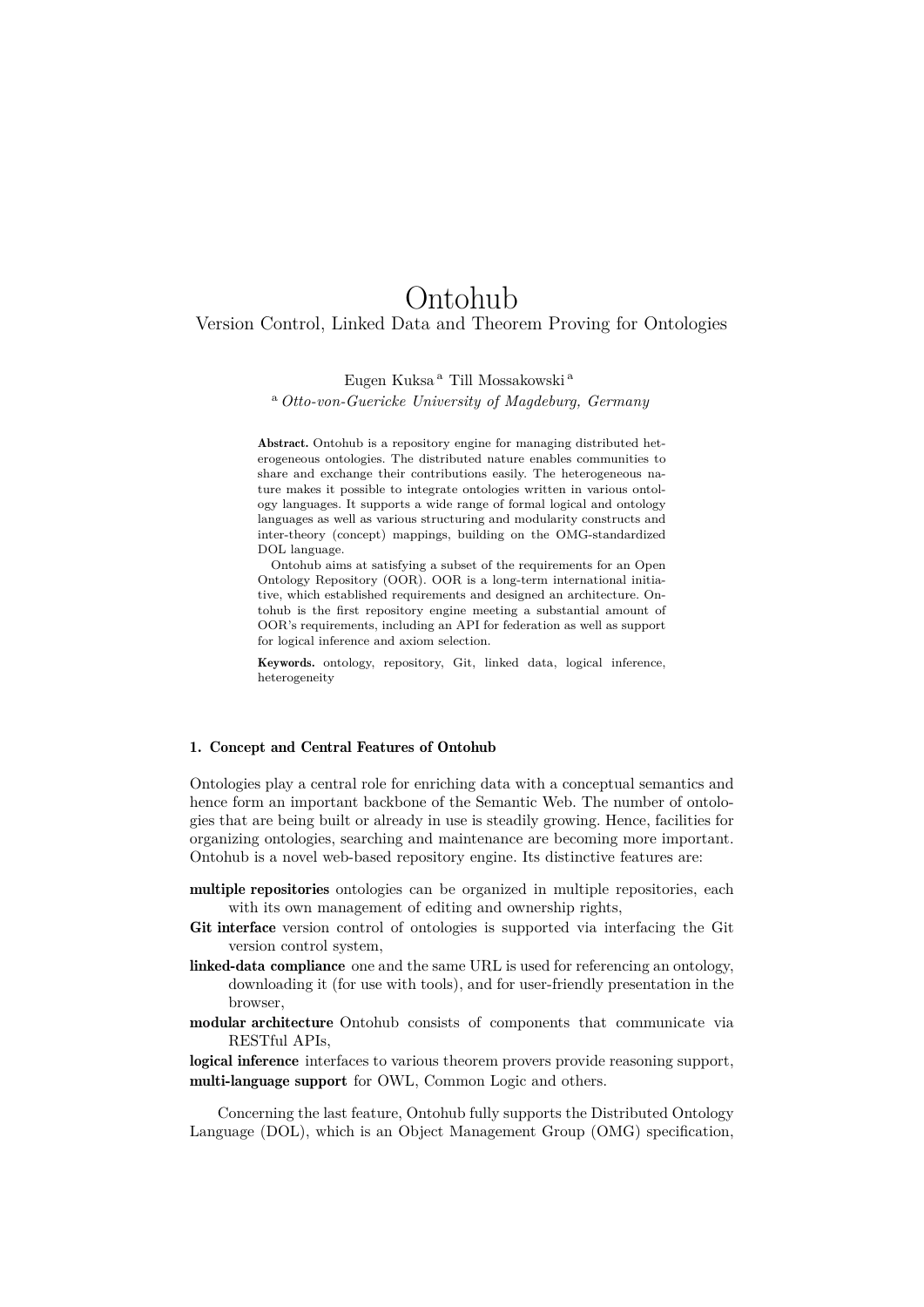see [1,2] and http://dol-omg.org. DOL provides a unified framework for (1) ontologies formalized in heterogeneous logics like OWL, Common Logic, TPTP and higher-order logic, (2) modular ontologies, (3) mappings between ontologies including ontology alignments, interpretation of theories, conservative extensions, translation to other ontology languages – all equipped with a formal semantics.

Users of Ontohub can upload, browse, search and annotate basic ontologies in various languages via a web frontend, see https://ontohub.org. Ontohub is open source under GNU AGPL 3.0 license, the sources are available at https://github. com/ontohub/ontohub. Currently, Ontohub has 200 registered users, which include ontology researchers, ontology developers as well as master and PhD students.

## 2. Related Work

Existing ontology resources on the web include search engines like Swoogle, Watson, and Sindice. They concentrate on (full-text and structured) search and querying. Ontology repositories also provide persistent storage and maintenance. TONES [3] is a repository for OWL [4] ontologies that provides some metrics, as well as an OWL sublanguage analysis. BioPortal [5] is a repository that originates in the biomedical domain, but now has instances for various domains. Beyond browsing and searching, it provides means for commenting and aligning ontologies. Besides OWL, also related languages like Open Biomedical Ontologies (OBO) [6] are supported. The NeOn Toolkit [7] supports searching, selecting, comparing, transforming, aligning and integrating ontologies. It is based on the OWL API and is no longer actively maintained.

The Open Ontology Repository (OOR) initiative aims at "promot[ing] the global use and sharing of ontologies by (i) establishing a hosted registryrepository; (ii) enabling and facilitating open, federated, collaborative ontology repositories, and (iii) establishing best practices for expressing interoperable ontology and taxonomy work in registry-repositories, where an ontology repository is a facility where ontologies and related information artifacts can be stored, retrieved and managed" [8]. One important goal of OOR is the support of ontology languages beyond OWL, for example Common Logic. Another goal is the support of logical inference. OOR is a long-term initiative, which has not resulted in a complete implementation so  $far<sup>1</sup>$ , but established requirements and designed an architecture.<sup>2</sup> Ontohub is unique in following OOR's ambitious goals.

#### 3. Working with Ontohub

Ontohub's main use case is to manage ontologies which are stored in repositories in Ontohub. How to accomplish this basic task is described in the video tutorial at http://wiki.ontohub.org/index.php/Tutorial. The user can upload an ontology file to one of Ontohub's existing repositories, or create a new repository to store ontologies in. After the ontology is saved, it is evaluated by the parsing and inference backend. As soon as this step is finished, the user has access to the

<sup>1</sup>The main implementation used by OOR is (a cosmetically adapted) BioPortal, which however does not follow the OOR principles very much.

 $2$ See http://tinyurl.com/OOR-Requirement and http://tinyurl.com/OOR-Candidate3, respectively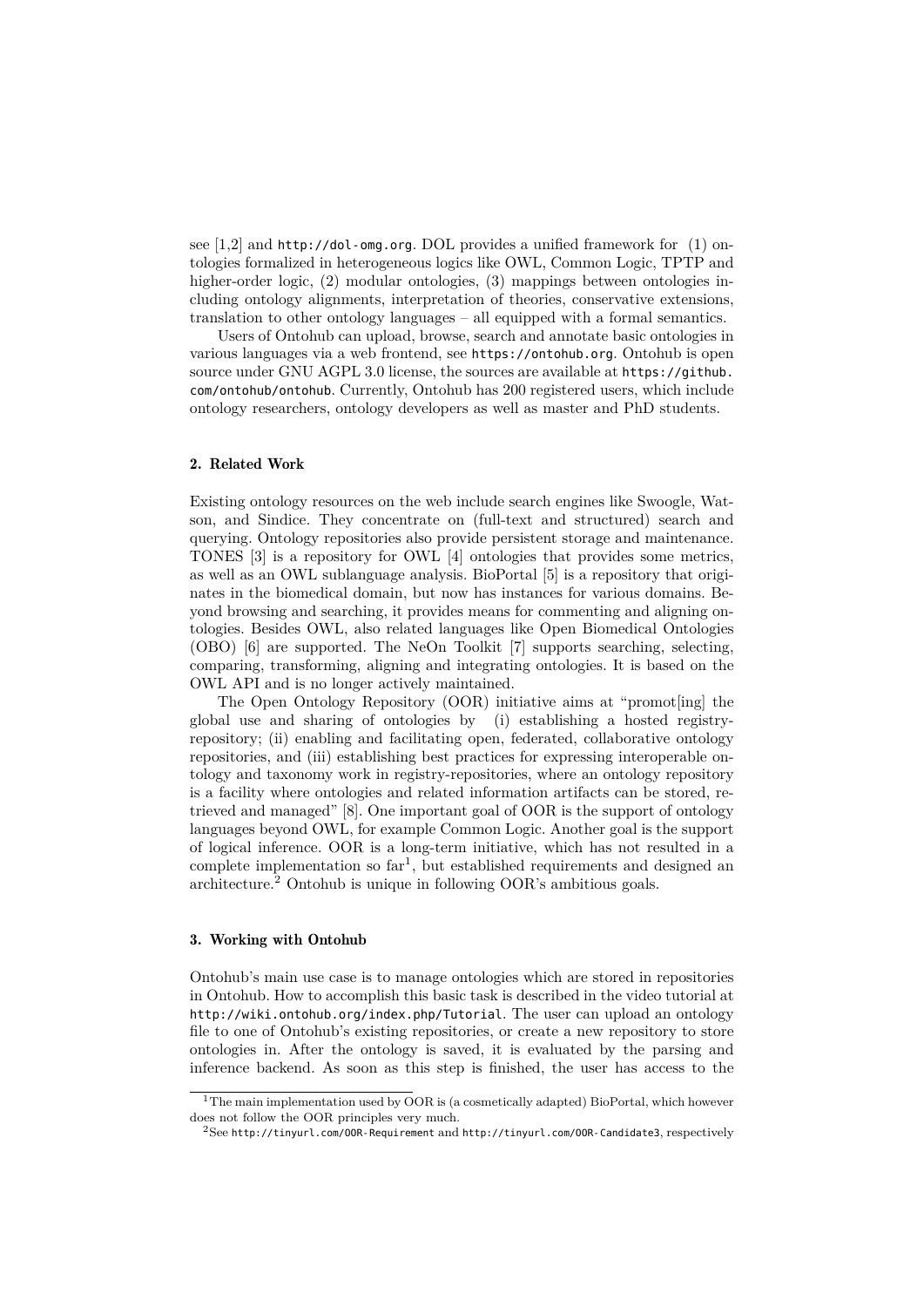ontology's details like the underlying logic, its symbols and their kind, mappings from and to other ontologies, child ontologies (in case of a DOL ontology library), its axioms and its proof obligations (called theorems in Ontohub for simplicity).

Ontohub stores ontologies as parts of ontology repositories. Each ontology repository in Ontohub is directly linked to a Git repository. Therefore, Ontohub supports all aspects of version control that Git provides, including support for non-linear distributed ontology development. Different versions of an ontology are available via Git-clients, the Ontohub web application and the Ontohub API.

If the user already has a Git or subversion repository containing ontologies, it can be forked or mirrored by Ontohub. This creates a server-local copy of the existing repository in the web application and allows to analyze the ontologies on the server. In case of forking the repository, the new copy can be changed independently of the original repository. In case of mirroring the repository, the copy is a read-only repository in Ontohub which gets synchronized daily with the original one.

Users can be grouped to teams. Both users and teams can be added as *readers*, *editors* or *owners* to a repository for permission management. Repositories can be public or private with respect to readability or writability. While *owners* are able to manage repository metadata (like e.g. permissions and a description text), *editors* are allowed to modify files inside the repository. Ontologies in public repositories are readable by anyone. Ontologies in private repositories, however, are only readable by *owners*, *editors* and designated *readers* of the repository.

Git repositories can be cloned from Ontohub to the local machine via SSH or, for publicly readable repositories via HTTP. SSH access is given as soon as an SSH-key is associated with the user's Ontohub account.

Modification of files can be achieved in several ways: (1) A file can be uploaded via the web interface and the target path points to an existing file. (2) An existing file can be edited directly in the web interface. In both cases, the web application commits a newer version of the file to the Git repository. (3) Files can be modified in a local clone of the Git repository. The local commits can then be pushed to Ontohub via SSH. In all cases, the old version of the ontology persists in the repository and is accessible. For each commit, Ontohub analyzes the ontology files and creates versioned metadata for the ontologies.

If an ontology contains theorems, a user with write permissions can attempt to automatically prove these proof obligations. The web interface for proving presents a list of available provers for the ontology and allows to select some additional parameters like proving timeout and axioms allowed to use in the proof attempt. Ontohub implements a prover-independent variant of the SInE [9] axiom selection heuristic. Entering parameters for this heuristic or selecting axioms one by one for proving are the choices for selecting axioms. For each selected prover, Ontohub runs asynchronous proof attempts in parallel. As soon as a proof attempt is finished, its details can be seen on the web page of the corresponding theorem.

# 4. Architecture of Ontohub

Fig. 1 depicts the Ontohub architecture. The most challenging part of Ontohub's implementation is the complex tool integration. The key feature of the OOR architecture is the decoupling into decentralised services, which are ontologically described (thus arriving at Semantic Web services). With Ontohub, we are moving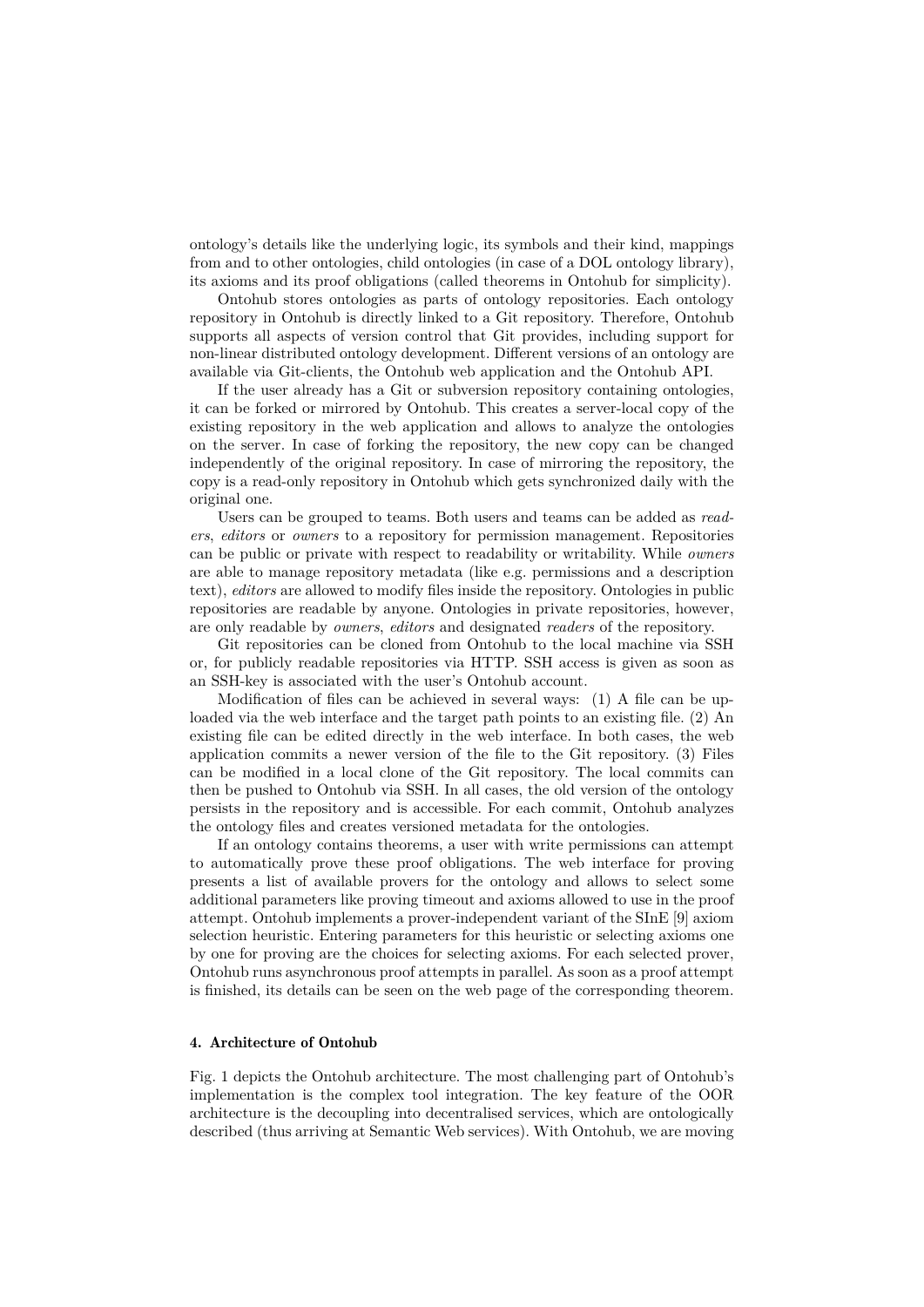

Figure 1. Ontohub in a network of web services

towards the OOR architecture, while keeping a running and usable system. We now briefly describe these services.

The services are centrally integrated by the Ontohub *integration* layer, which is a Ruby on Rails application that also includes the *presentation* layer, i.e. a front-end providing the web interface, as well as the *administration* layer, i.e. user rights management and authorisation.

The *persistence* layer is based on Git (via git-svn, also Subversion repositories can be used) and an SQL database. The database backend is PostgreSQL, but in principle any database supported by Rails (e.g. MySQL, SQLite) could be used. For the Git integration into the web application, a custom Git client was implemented in Ruby to be less prone to errors due to changes in new versions of the official Git command line client.

Efficient indexing and searching (the *find* layer) is done via elasticsearch.

A *federation* API allows the data exchange among Ontohub and also with BioPortal instances. We therefore have generalised the OWL-based BioPortal API to arbitrary ontology languages, e.g. by abstracting classes and object properties to symbols of various kinds.

*Parsing and static analysis* is a RESTful service of its own provided by the Heterogeneous Tool Set (Hets [10], available at http://hets.eu). Hets supports a large number of basic ontology languages and logics and is capable of describing the structural outline of an ontology from the perspective of DOL, which is not committed to one particular logic. Hets returns the symbols and sentences of an ontology in XML format. Hets can do this for a large variety of ontology languages, while the OWL API does scale better for very large OWL ontologies. The latter is an example for a service of Ontohub which is provided for a restricted set of ontology languages.

We have integrated OOPS! [11] as an ontology *evaluation* service (for OWL only), and from the OOPS! API, we have derived a generalised API for use with other evaluation services.

*Inference* is done by encapsulating standard batch-processing reasoners (Pel-